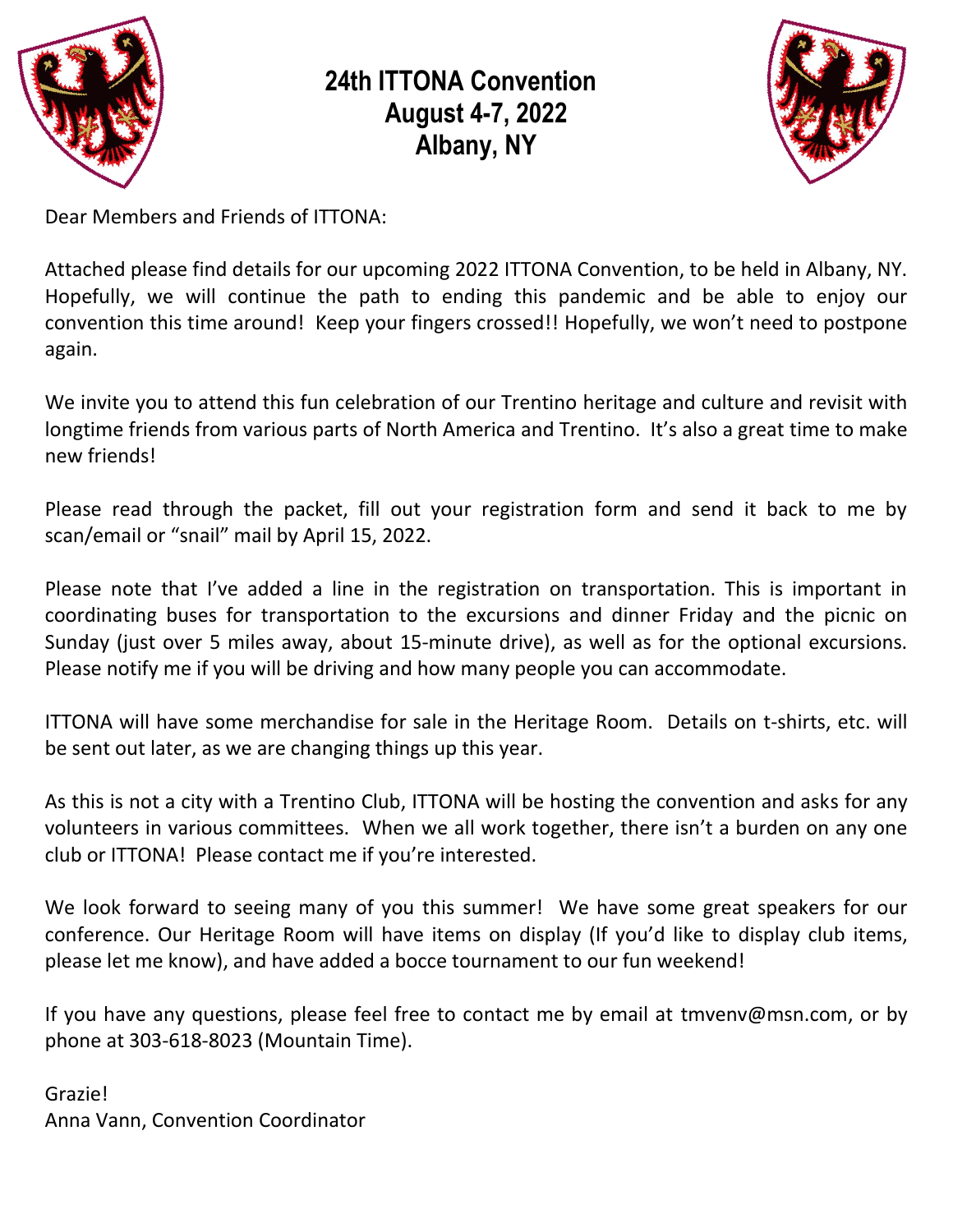

## **24th ITTONA Convention August 4-7, 2022 Albany, NY**



**Thursday, August 4 Arrivals** Registration 3-6 pm Hospitality Room #112 On your own for meals

#### **Friday, August 5**

AM Breakfast on your own. 7-9 am Registration in Room 112 (Registrations after this will be handled individually prior to dinner this evening) Optional excursions (see attachments for excursions) or free day 5:30-6 pm Transfers to IACC 6 PM Dinner at the Italian American Community Center (supper, cash bar). (Dress Tirolean!!)

#### **Saturday, August 6**

AM Breakfast on your own. 9 am – 1 pm ITTONA CONFERENCE (All Convention Attendees) 2, 4 King Street Ballrooms 1-2 pm Lunch Fort Orange Square (included in convention package) 2-5 pm PRESIDENT'S MEETING (Presidents or Representatives only) High Street Ballroom 6-11 pm Cocktail Reception King Street Courtyard followed by the Gala Dinner and Dancing in the King Street Ballroom

### **Sunday, August 7**

7-8:30 am: Continental Breakfast Fort Orange Courtyard 10 am – 4 pm: Mass, Picnic and Bocce Tournament at Italian American Community Center Pavilion. Departures or trip extensions.

#### **Hotel Crown Plaza Desmond Nightly Room Rates**

Rooms for double/triple/quad occupancy are \$135/night, room only. Rates do not include 14% state and hotel taxes. The hotel offers a free airport shuttle. To make hotel reservations go to the hotel website: desmondhotels.com or call 518-869-8100 (Use the Group Reservation ID: ITT). If you have any issues, please contact Anna Vann at 303-618-8032 or [tmvenv@msn.com.](mailto:tmvenv@msn.com) Deadline for hotel reservations is July 1, 2022.

Itinerary may vary from the agenda above. Please check the main lobby starting August 4<sup>th</sup> for any changes to our agenda. Thank you!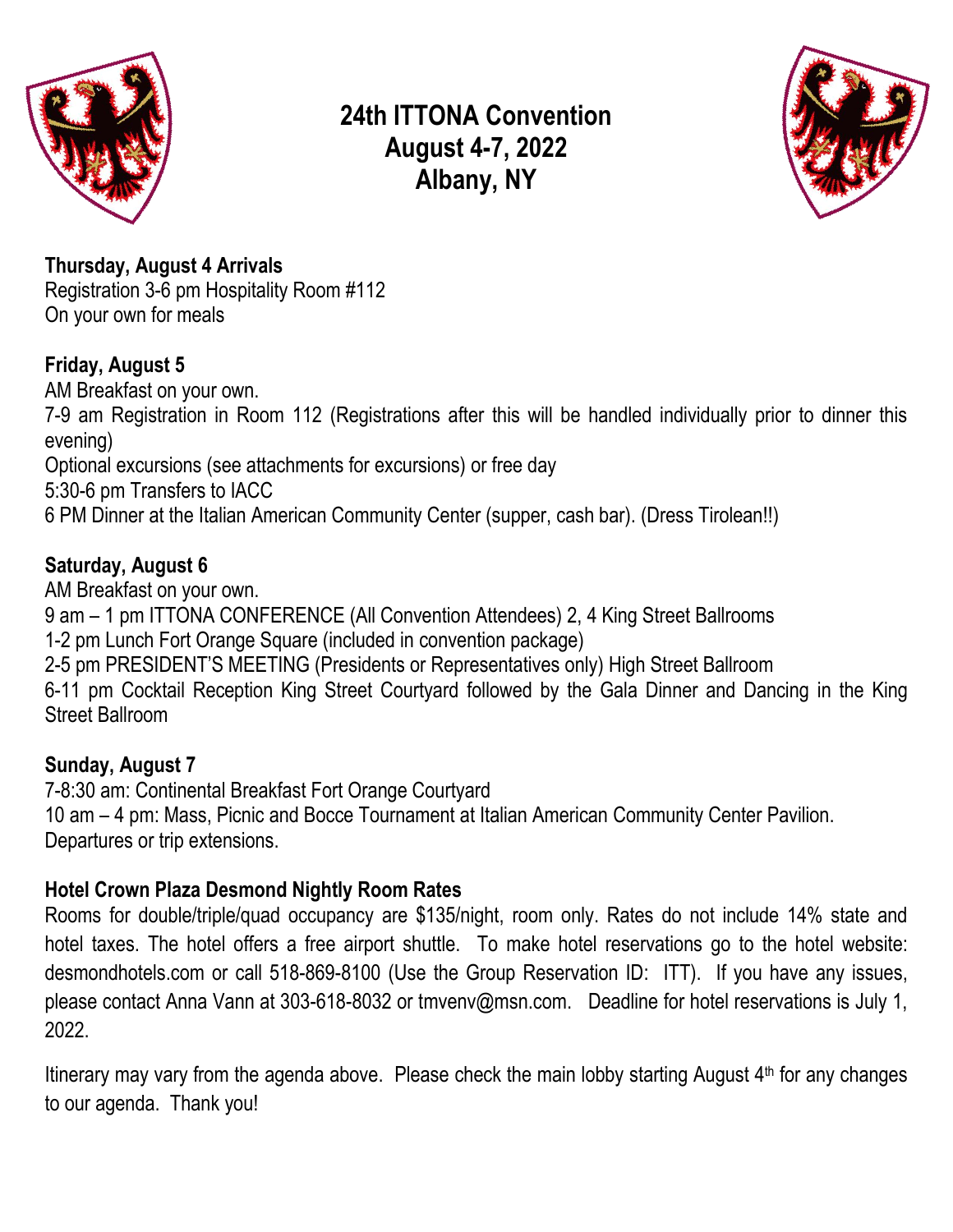## **ITTONA 2022 CONVENTION REGISTRATION**

|                                                                                                                                                                                                                                                                                                                 | Club Affiliation: ________________________ Origin in Trentino____________________ |  |            |                                                                 |  |  |  |  |
|-----------------------------------------------------------------------------------------------------------------------------------------------------------------------------------------------------------------------------------------------------------------------------------------------------------------|-----------------------------------------------------------------------------------|--|------------|-----------------------------------------------------------------|--|--|--|--|
| Will you have your own transportation in Albany? Yes____________________________                                                                                                                                                                                                                                |                                                                                   |  |            |                                                                 |  |  |  |  |
| If you do have transportation, how many people can you seat? ______________                                                                                                                                                                                                                                     |                                                                                   |  |            |                                                                 |  |  |  |  |
| Names of attendees you are registering (including yourself):                                                                                                                                                                                                                                                    |                                                                                   |  |            |                                                                 |  |  |  |  |
| Last Name Children 3-12 Ages                                                                                                                                                                                                                                                                                    |                                                                                   |  |            |                                                                 |  |  |  |  |
| <u> 1989 - Andrea Santa Andrea Santa Andrea Santa Andrea Santa Andrea Santa Andrea Santa Andrea Santa Andrea San</u>                                                                                                                                                                                            |                                                                                   |  |            |                                                                 |  |  |  |  |
| Convention Package Includes: Supper Friday night; lunch on Saturday, Gala Dinner Saturday<br>night, use of meeting rooms, Heritage/Hospitality Room, ballroom; transportation to supper<br>Friday and mass/picnic on Sunday; miscellaneous expenses for the convention; Mass and Picnic;<br>and convention fee. |                                                                                   |  |            |                                                                 |  |  |  |  |
| Total Convention Package Price: Adult: \$260                                                                                                                                                                                                                                                                    |                                                                                   |  | <b>USD</b> | Child 4-11: \$156 USD<br>Adult: \$332 CAD Child 4-11: \$200 CAD |  |  |  |  |
| # of Adults___ # of Children 4-11_____ Total # of guests: ____ = \$___________<br>Saturday Dinner Choices: Mediterranean Roasted Halibut: # of guests ____ or                                                                                                                                                   |                                                                                   |  |            | Roasted New York Sirloin of Beef: # of guests _____             |  |  |  |  |
| PLEASE NOTE ANY DIETARY NEEDS (Please include Name)<br>$\mathbf x$                                                                                                                                                                                                                                              |                                                                                   |  |            |                                                                 |  |  |  |  |

All reservations must be made along with full payment by **April 15, 2022**. Canadian pricing is estimated due to currency conversion. Please send a copy of this registration form along with a check payable to ITTONA, c/o Anna Vann, 6895 Morrison Drive, Denver, CO 80221. If you prefer to pay by VENMO or PAYPAL, please call Treasurer Joe Chemotti at 315-247-3806. Please note cancellation penalties may apply. Scheduling may vary slightly. Please check board in Main Lobby of the Desmond Hotel for any updates.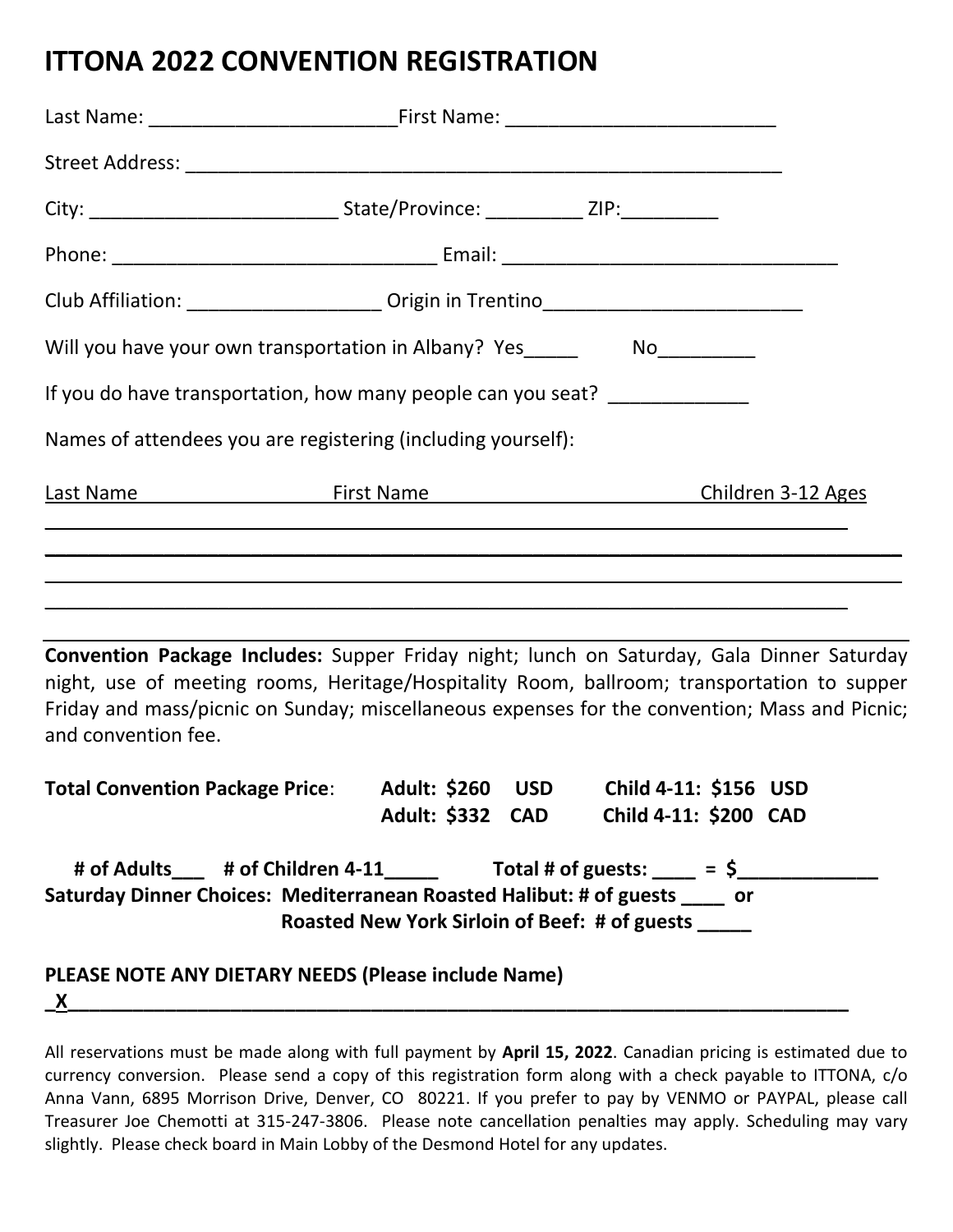## **2022 ITTONA CONVENTION BOCCE TOURNAMENT SUNDAY, AUGUST 7, 2022, AT THE IACC PAVILION**



**Tournament will start after mass. Only 16 teams will be allowed, so sign up fast! No cost.** 

**Team Name\_\_\_\_\_\_\_\_\_\_\_\_\_\_\_\_\_\_\_\_\_\_\_\_\_\_**

**Captain\_\_\_\_\_\_\_\_\_\_\_\_\_\_\_\_\_\_\_\_\_\_\_\_\_\_\_\_\_**

| <b>Player</b> |  |  |  |
|---------------|--|--|--|
|               |  |  |  |

**Player\_\_\_\_\_\_\_\_\_\_\_\_\_\_\_\_\_\_\_\_\_\_\_\_\_\_\_\_\_\_**

**Player\_\_\_\_\_\_\_\_\_\_\_\_\_\_\_\_\_\_\_\_\_\_\_\_\_\_\_\_\_\_**

**Captain Phone Number: \_\_\_\_\_\_\_\_\_\_\_\_\_\_\_\_**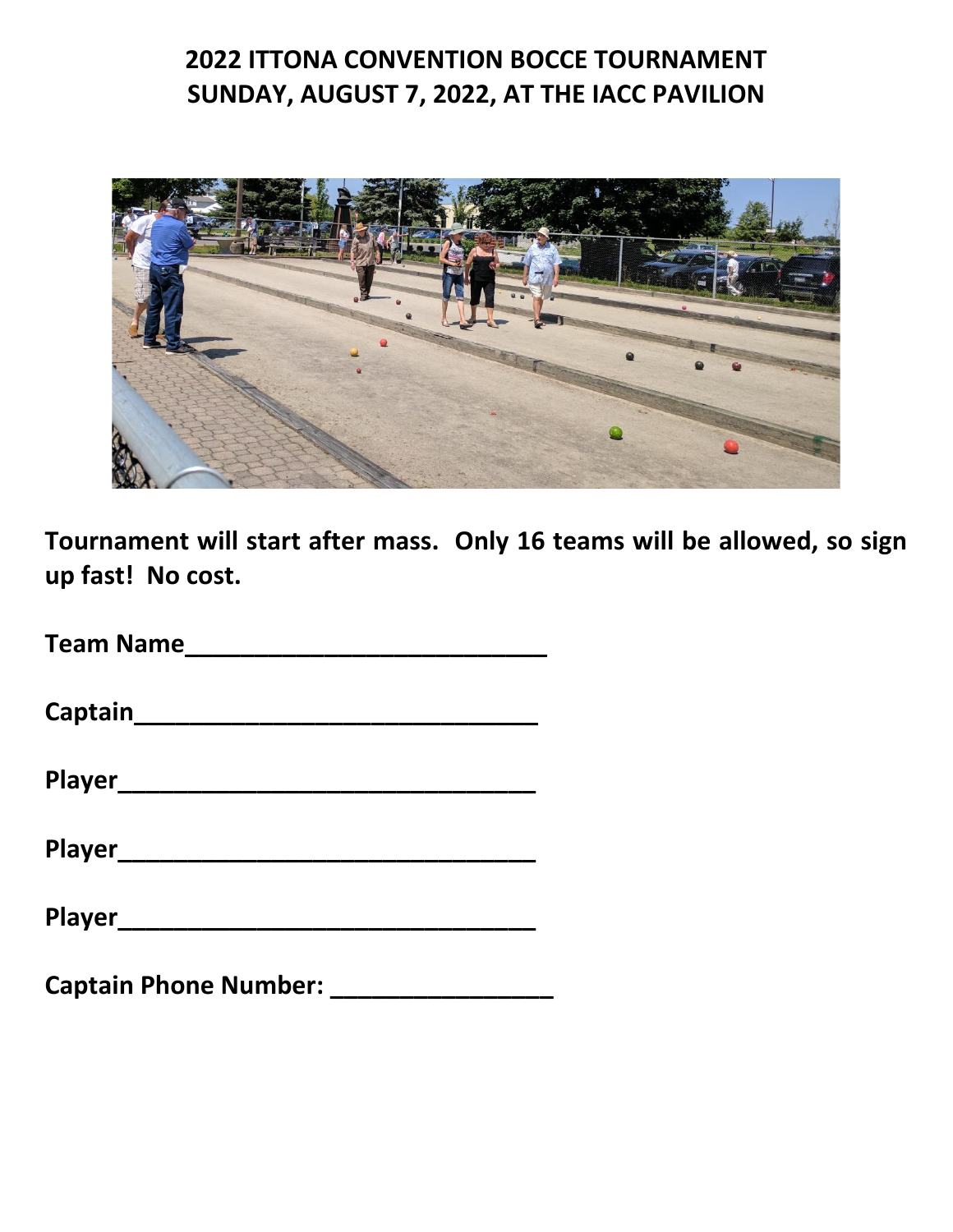#### **2-hour lunch cruise on Lake George**

Boarding opens at 11:00 AM and the vessel departs at 12:00 PM. The buffet menu includes soup, salad bar, 3 hot entrees: chicken, fish or vegetarian, a carving station, assorted breads and rolls, non-alcoholic beverages, and dessert. Live entertainment and Captain Narration!



#### **TRIP TO SARATOGA RACETRACK**

See one of the most beautiful tracks in the country and try your luck at the horse track!! Excursion includes transportation from the Desmond Hotel to Saratoga Racetrack. Admission to the track is on your own, depending on what type of seating you'd like.